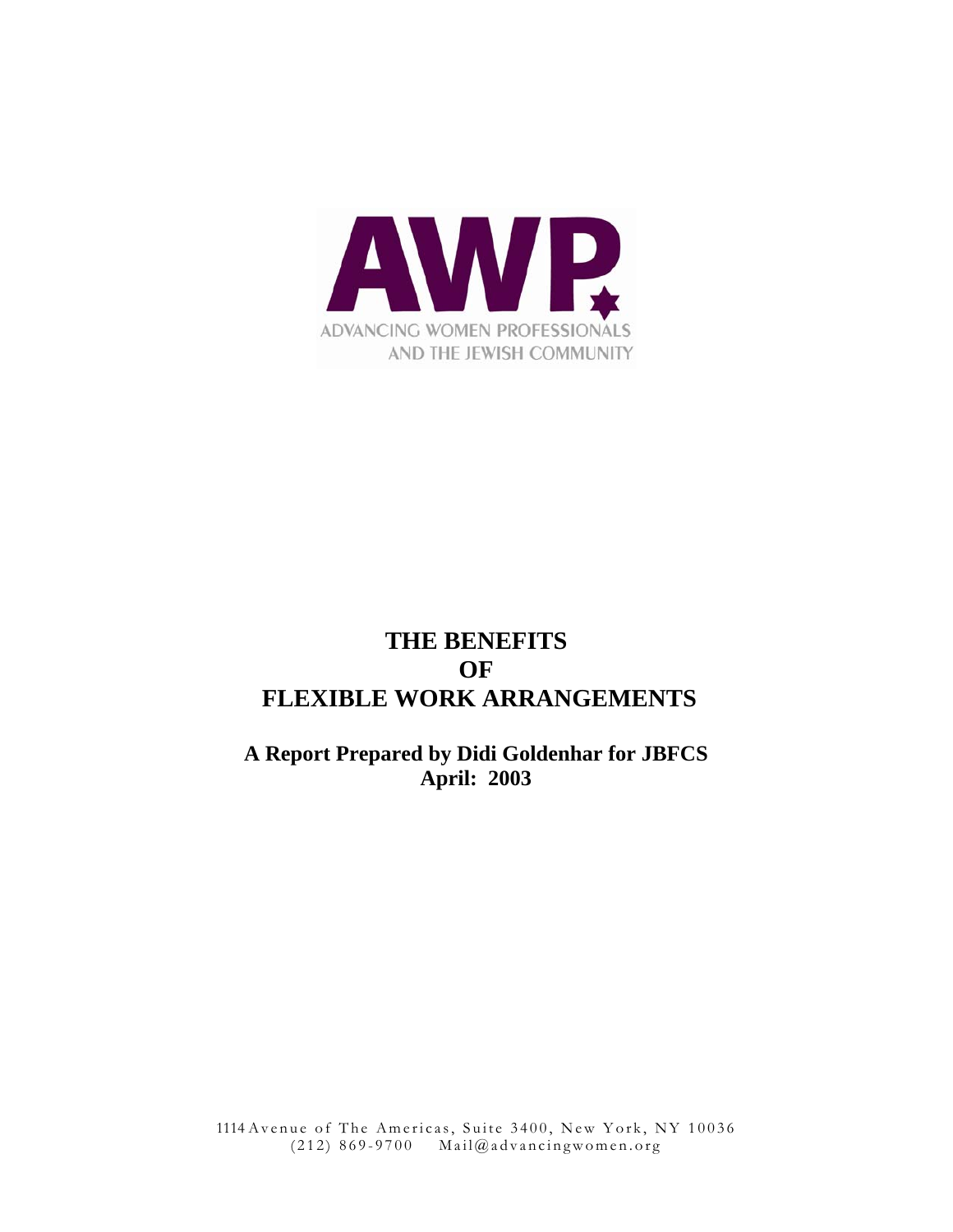## **INTRODUCTION**

The purpose of this report is to provide a resource for internal use at JBFCS. By presenting quantitative and qualitative data on the benefits of flexible work arrangements, this report presents logical arguments for flexibility and serves as a guide for the development of flexibility guidelines and parameters.

The information that follows has been drawn from the research archives of Catalyst, the premier nonprofit working to advance women in business and the professions. Catalyst has been researching and advising organizations about workplace flexibility since 1968.

## **BACKGROUND**

The nature of work in the United States is being redefined in every sector. The driving forces that have come to redefine the way we work include:

- The massive increase in work demands and 24/7 service requirements;
- The explosion of technology, profoundly altering how, when, and where people work;
- The full-scale movement of women into the workforce and the resultant changes in family and lifestyle patterns;
- Demographic shifts and generational changes, including the quality-of-life values of younger men and women, and the interests and needs of baby boomers, i.e. elder care and phasing into retirement.

Statistics from the U.S. Department of Labor (2000) underscore the dramatic changes in the composition of the workforce:

- 51% of married couples were dual-career couples, up from 47% in 1967;
- 65% of mothers with children less than age 6 were in the labor force, up from 39% in 1975;
- 23% of the labor force worked part-time: of those, 23% were managers and professionals (6.7 million people).

Finally, there is evidence in recent years of a growing convergence between men and women in their desires to build both successful careers and families over the life cycle. In a study conducted by the Families and Work Institute (1997) of a nationally representative sample of 3000 workers, 63% expressed the wish to work fewer hours, especially those working 50+ hours weekly. This study noted that there were no significant gender differences in preferred work hours at any life stage.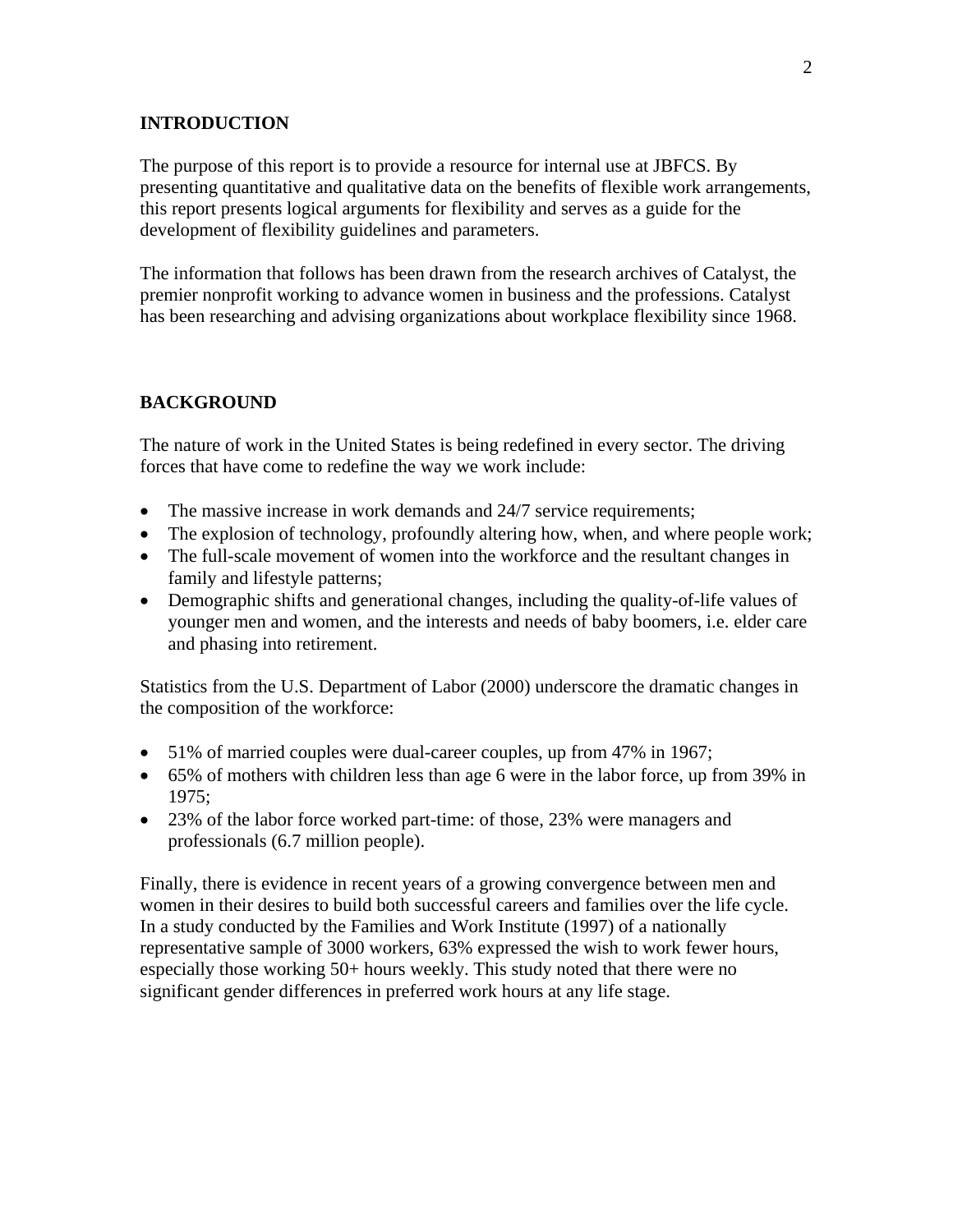## **DEFINITIONS**

*Flexible work arrangements* are individually negotiated conditions of employment involving adjustments in the timing, scope and/or place of work. Flexibility encompasses more than starting and quitting times. For some employees, flexibility is framed as permission to take time off during the typical workday to visit children's schools, take elders to the doctor, or run errands. For other employees, flexibility may mean taking days off in return for working at non-standard times, or being able to work part-time temporarily, e.g., after the birth of a child or while attending college or graduate school.

While there is a full menu of full-time and part-time flexibility options, it is up to each organization to develop guidelines and policies that are consistent with the needs of the employees, the clients, and the overall health of the institution.

**Flextime**: Employees choose starting and ending hours, often with a core period during the workday when all employees are present.

**Flexible week**: Employees choose a compressed workweek (fewer days, longer hours) or two or more weeks with longer/shorter days (the average not exceeding 37.5 to 40 hours/week, whatever the standard work week is).

**Flexplace or telecommuting**: Some or all work is done at a location other than the regular worksite, usually the employee's home or a satellite office. Telecommuting implies that the employee is linked to office via technology.

**Flexible reduced-time:** Employees work fewer hours than full-time. These options may affect salary, benefits, and career advancement to varying degrees, depending on the arrangement, its length and company policy.

**Part-time**: Employees choose a reduced work schedule, taking various forms: reduced weekly hours, reduced annual hours, or transactional work (full-time on a specific project with time off between projects).

**Job-sharing**: Two people share or divide the responsibilities of a full-time job.

**Informal flexibility:** Employees are given flexibility on an ad hoc or occasional basis to vary their schedules, to meet the demands of both the workplace and personal life.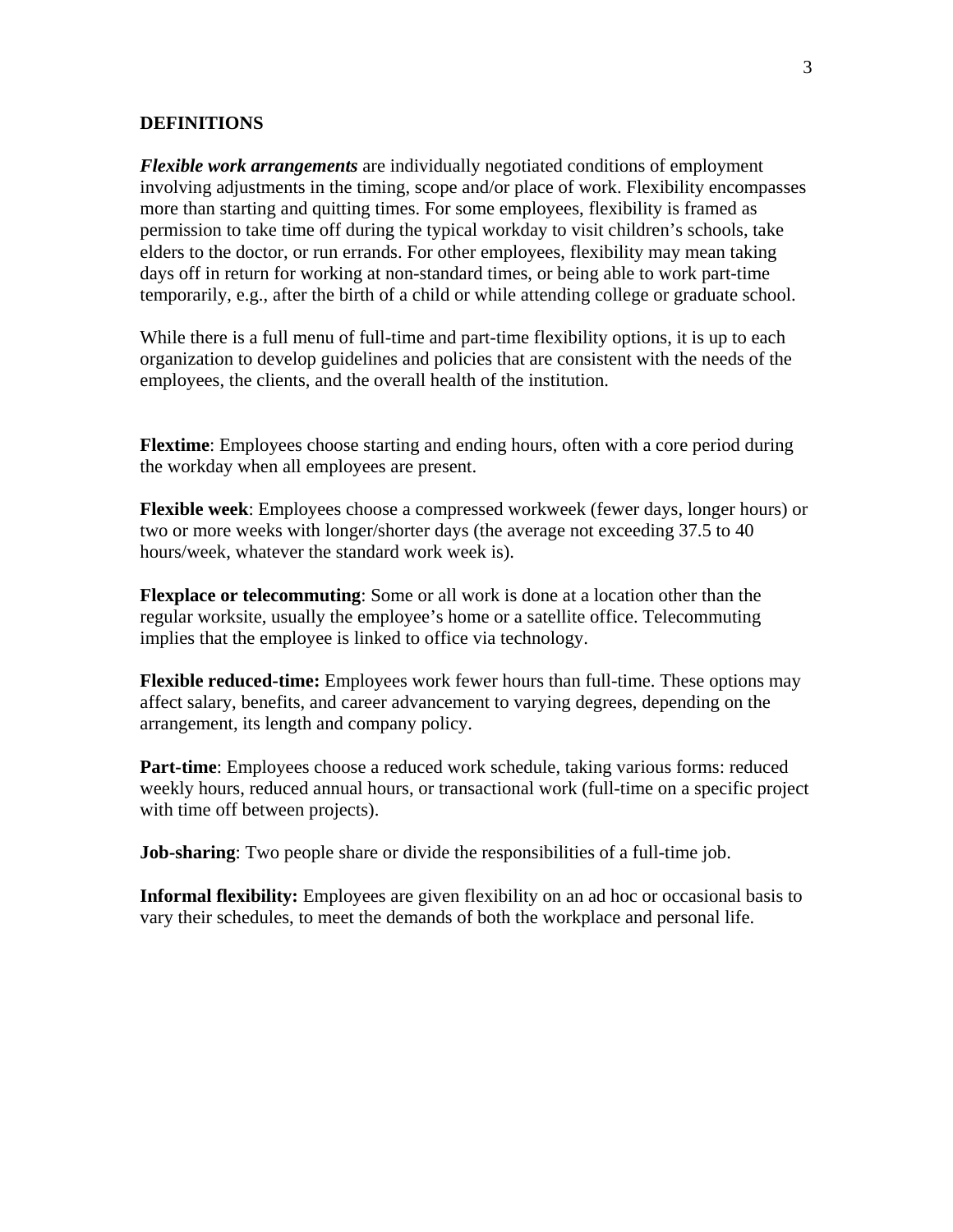# **BENEFITS OF FLEXIBILITY**

Catalyst's research findings indicate that flexibility is central to the recruitment, retention and advancement of women. Catalyst has found that flexibility benefits both employees and employers, by supporting both work/life quality and organizational effectiveness.

# **1) Recruitment**

A comprehensive flexibility policy gives organizations an edge when recruiting and competing for desirable employees. Both women and men report that, when looking for new jobs, they identify employers who offer formal flexible work programs, and they evaluate the degree to which the prospective job offers personal/family time.

# *Statistics:*

- Catalyst studies report that 72% of women and 65% of men who are part of a dual career couple look for formal flexible work programs when seeking a new employer. *("Two Careers, One Marriage: Making it Work in the Workplace," Catalyst, 1998)*
- A report by the Radcliffe Public Policy Center with Harris Interactive, Inc. found that 82% of men aged 21-39 rated having a work schedule that supports time with family as their "top" job component. The same study found that 68% of 50-64 year-old men rate jobs that allow time with family "very important." *("Life's Work: Generational Attitudes toward Work and Life Integration," 2000)*

# **2) Retention**

The retention of employees contributes to increased productivity and effectiveness. By contrast, the economic consequences of employee turnover include recruitment time and expense, lost time by exiting employees, transition costs, and the expense of training new employees. *(Pinkovitz, Moskal, and Green, "How Much Does Your Employee Turnover Cost?" Center for Community and Economic Development. University of Wisconsin Cooperative Extension, 20 September 2002.)*

# *Statistics:*

• A study conducted by the Boston College Center for Work & Family (2000) measured the impact of workplace flexibility: 76% of managers and 81% of employees indicated that offering flexible work arrangements has a positive effect on retention.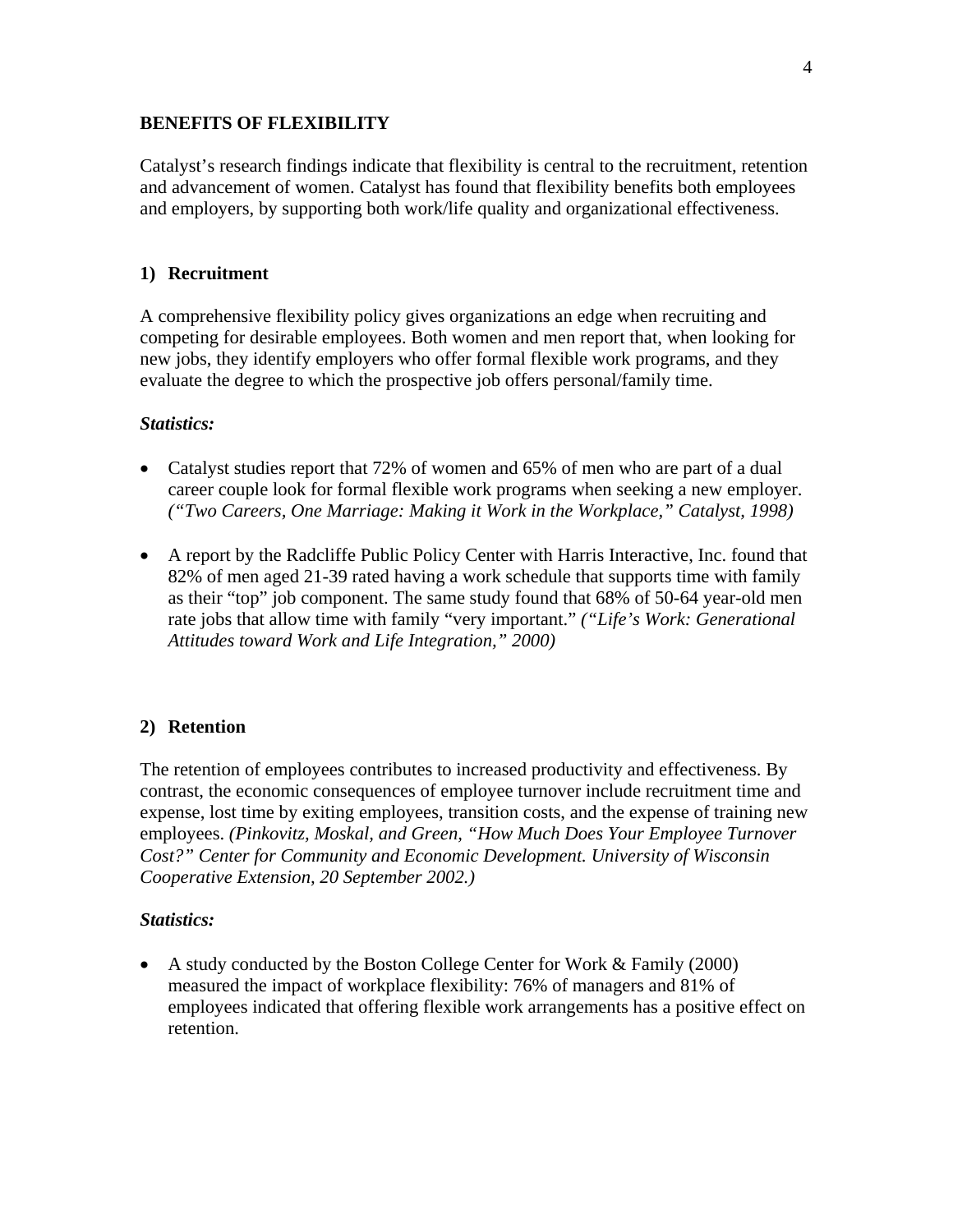- In a Watson Wyatt survey of 614 companies, at least half ranked flexibility as their most effective retention tool – better than above-market salaries, training and stock options. *(LifeCare, Trend Report, January 1999)*
- Multiple studies demonstrate that flexible work options have emerged as a critical tool for retaining valued employees, as increasing numbers of employees are now seeking these options. The studies show that companies offering family-friendly policies are successful at retaining employees, even when the individuals have not taken advantage of the policies. *(Meyer, John P. and Allen, Natalie, "Commitment in the Workplace: Theory, Research and Applications," Thousand Oaks, CA: Sage Publications, 1997. Bailyn, et al. "Work-Family: A Catalyst for Organizational Change," Cambridge, Massachusetts: Sloan School of Management, MIT. Working Paper, 1996)*

For a turnover calculator: www.uwex.edu/ces/cced/publicat/calc.

# **3) Dollars Saved**

Increasingly, employers are finding that flexibility is directly linked to the bottom line, in terms of dollars saved. Successful work-life programs can pay for themselves in terms of retention alone since job turnover alone can cost up to 200% of an employee's salary.

## *Statistics:*

- The accounting firm of Ernst  $&$  Young had been losing 22% of its women professionals annually and was spending \$150,000 per person to hire and train replacements. After implementing flexible work initiatives, the firm significantly reduced its attrition rate and its attrition "gender gap" by 50%. *("Facing the Grail: Confronting the Cost of Work/Family Imbalance," Boston Bar Association, 1999.)*
- Prudential Financial has invested over \$1 million in work/life programs over the last ten years. Improvements in absenteeism, productivity, and retention, along with the reduction in health and disability costs have saved the firm over \$8 million. *("The Business Case for Diversity," DiversityInc.com)*

# **4) Absenteeism**

Absenteeism disrupts the normal flow and agenda of specific employees; it also affects co-workers, requiring temporary employees, overtime for other employees, lost productivity and low morale. Research shows a direct relationship between absenteeism and the lack of workplace flexibility. When flexibility is integrated into the workplace, employees address some of their life needs in a coordinated system. Flexibility thus reduces employee stress and unplanned absenteeism.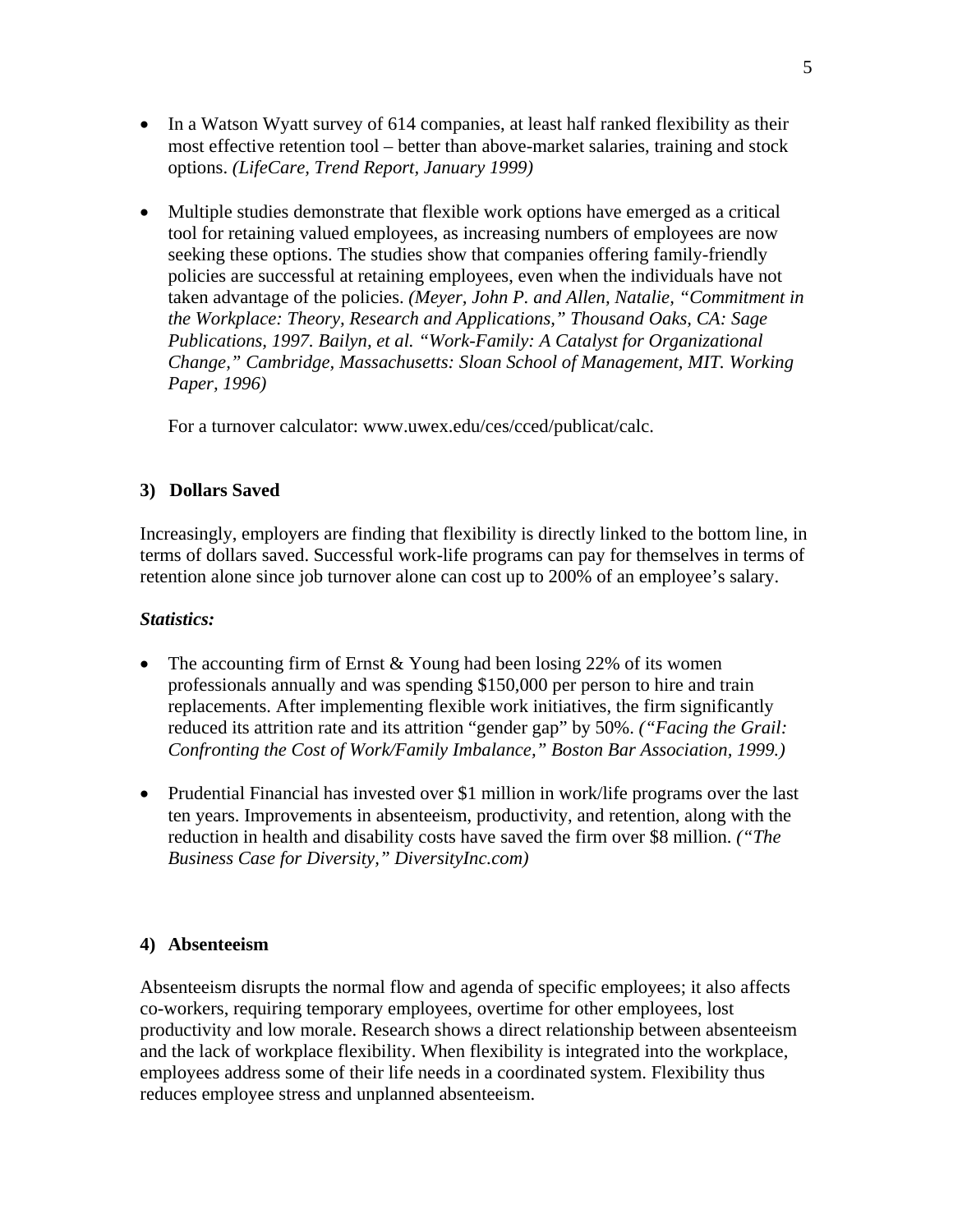## *Statistics:*

- In a corporate survey, respondents indicated that alternative work arrangements (53%) and compressed workweeks (49%) represent two work-life programs that have proved most effective at curbing absenteeism. Others were telecommuting (47%) and job sharing (37%) *("Absenteeism Costs Companies More Than Ever as Employers Fail to Crack Persistent Problems of No-Shows." CCH 2002.)*.
- An internal Xerox study found that, when the firm implemented team scheduling to allow employees to individualize schedules and ensure team coverage, the result was a 30% decrease in absenteeism.

# **5) Increased Productivity**

Flexibility promotes increased productivity through reducing stress on employees and encouraging results-oriented employee evaluation. The benefits of flexibility programs include increased staff availability and promotion of good performance.

The ability of management to juggle productivity requirements with employee demands requires creative solutions. Some companies have experimented with compressed workweeks while other organizations find cross-training is key to successful implementation of flexibility initiatives. The research consensus is that, if employers want to develop management tools consistent with the needs of this decade's workforce, they will look for innovative approaches to the use of work time and space. *(Lankford, William M., "Changing Schedules: A Case for Alternative Work Schedules, Career Development International, 1998.)* 

# *Statistics:*

- A study by the Boston College Center for Work & Family (2000) found that 75% of managers of employees with flexible work arrangements reported no change in their workload; 70% of managers and 87% of employees reported that working with a flexible arrangement had a positive impact on productivity. *("Measuring the Impact of Workplace Flexibility," 2000.)*
- Studies on work-life policies have found that the productivity and job effectiveness of both men and women are affected by problems with dependent care arrangements, stress related to family issues; studies also confirm that work-family conflict contributes to employee turnover. *("The Business Case for Work-Family Programs," Journal of Accountancy, August 1995.)*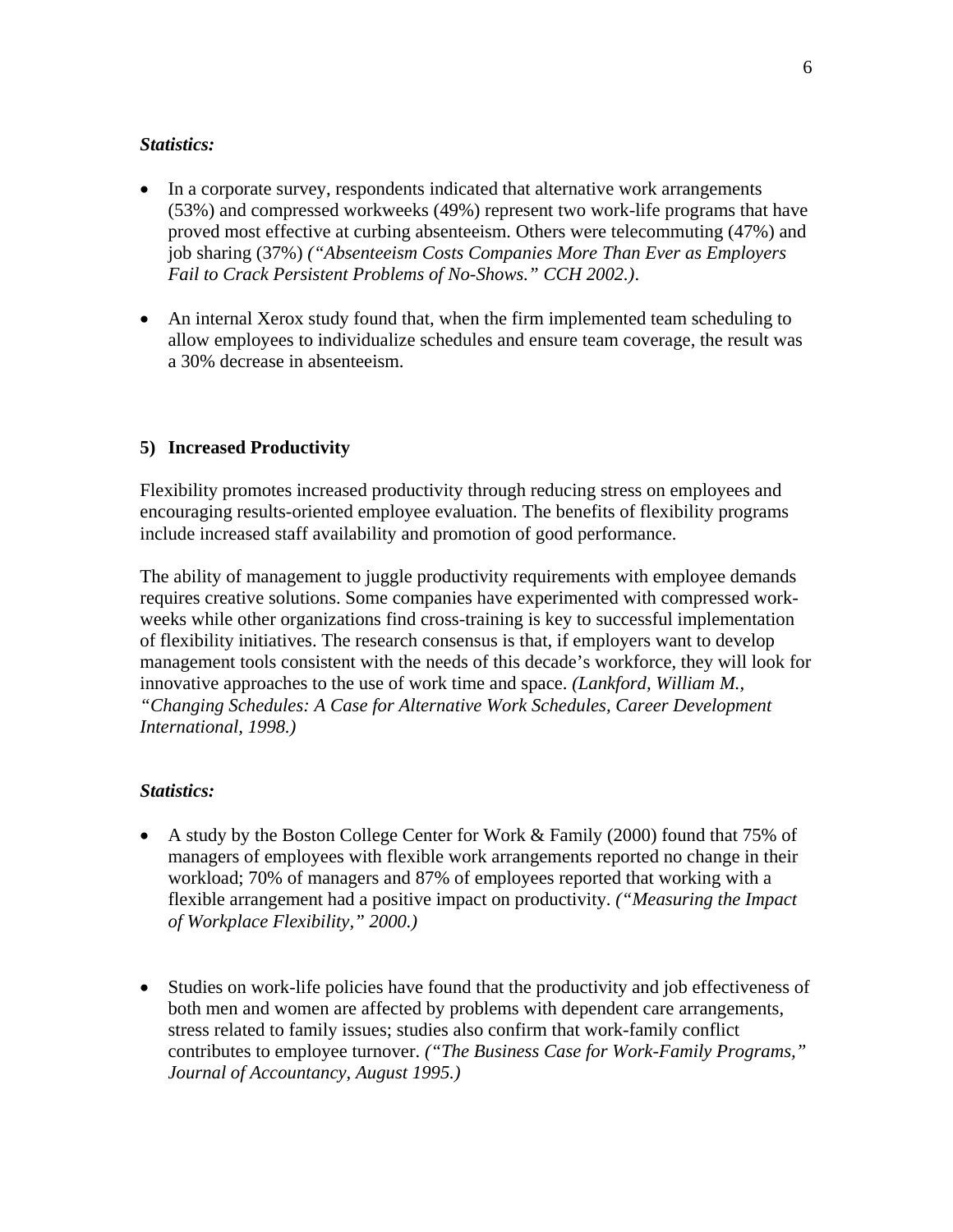# **6) Utilization**

Organizational leaders have common concerns about the implications of flexibility policies. One concern is that too many employees will use flexible arrangements, thereby causing more problems than they might solve. In fact, the research demonstrates that, typically, only a small number of employees use flexible work arrangements at any one time. However, many employees foresee using such an arrangement at some point over the course of their careers and, increasingly, are seeking out those companies and organizations that offer such policies.

# *Statistics:*

- The Bureau of Labor Statistics reports that, over the past ten years, the number of workers using flextime has doubled, to 28% of full-time workers (29 million). Moreover, men are somewhat more likely than women to work flexible schedules. Formal flextime programs are more common in the public sector than the private sector. *(Bureau of Labor Statistics, as reported in "Number of Workers Using Flextime Doubles in Ten Years," Work Life Today, June 2002)*
- 27% of employers nationwide now offer compressed workweeks 10 hours a day, 4 days a week. *(Society for Human Resource Management, 2000 Benefits Survey)*
- A solid package of benefits and flexibility options for part-time employees is not likely to encourage a flood of part-time requests. Among companies in the forefront on flexibility initiatives, Hewlett-Packard reports that only 2.5% of their employees work part-time while Baxter Healthcare reports that 3-5% of their employees work part-time.

# **7) Job Satisfaction and Commitment**

Levels of employee satisfaction influence job performance, overall productivity and organizational commitment. Studies addressing work-life balance strongly suggest a trend in favor of employees' personal life needs as the primary driver of organizational commitment. Moreover, employees who have access to work/life programs are least likely to feel overwhelmed or burned out.

# *Statistics:*

• A study of 18,000 DuPont workers found that employees who used or were aware of work-life programs were the most committed employees in the company. These employees were 45% more likely to "strongly agree" that they would "go the extra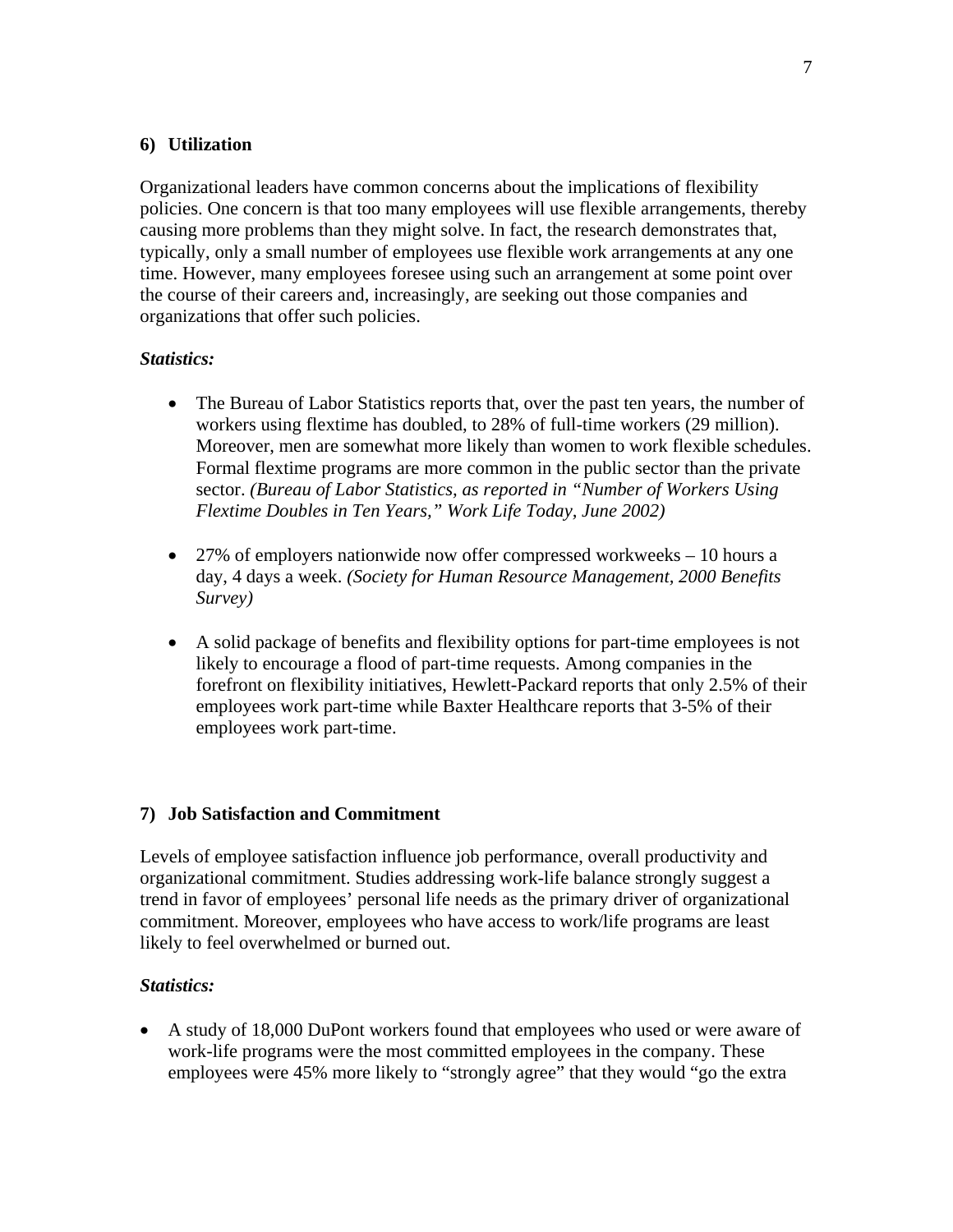mile" to assure DuPont's success. *("Employee Study on Work-Life Initiatives," as reported in The New York Times, 10/29/95)*

• A study conducted at the Baxter Healthcare Corporation (1997), in advance of developing a new work-life strategy, involved internal focus groups, interviews, surveys and a hot line. The study found that those employees who experienced a lack of management support for work-life concerns expressed unwillingness to put forth extra effort. The survey also found a direct relationship between work-life conflicts and external job-seeking.

#### **SPOTLIGHT ON THE FIELD: HEALTH AND HUMAN SERVICES**

Staffing shortages have been widely reported throughout the health care system. There is an urgent need for leaders in the health and human services arena to consider flexible work arrangements both to enhance employee recruitment and improve retention of clinicians, nursing professionals and support staff.

According to a 2002 survey of top hospital executives conducted by Ernst & Young LLC (CGE&Y) and Gartner Consulting, staffing shortages are exerting dangerous pressures on the health care field. Nearly fifty chief executives reported that the management of staffing shortages makes it harder to focus on meeting patient needs. The same survey group also identified critical staffing shortages in laboratories and hospital business offices, resulting in higher costs and diminished quality of care.

In a similar survey conducted in 2002 by the National Health Care and Life Sciences Practice of DeLoitte & Touche (2002), 600 hospital chief executives reported that the three most successful initiatives to counteract staff shortages are salary increases (87%); flexible work arrangements (55%); and increasing benefits (38%).

## *Best Practices in the Health Care Field*

- In Philadelphia, The Children's Hospital Work/Life Initiative offers alternative work arrangements, a LifeBalance program (confidential resource, referral, and consultation service accessible by telephone or Internet), and monthly life/work balance seminars.
- Baptist Health Care in Miami, Florida was cited by *Working Mother* and AARP for "Best Employer," resulting in turnover and vacancy rates that are half of the healthcare system's average rates of 10% turnover and 7% vacancy.
- Novant Health was cited by *Working Mother* for its flexible approach to a 74% female workforce. Options include flexible scheduling, snow-day childcare, and time off for school events and teacher conferences. Novant is a not-for-profit healthcare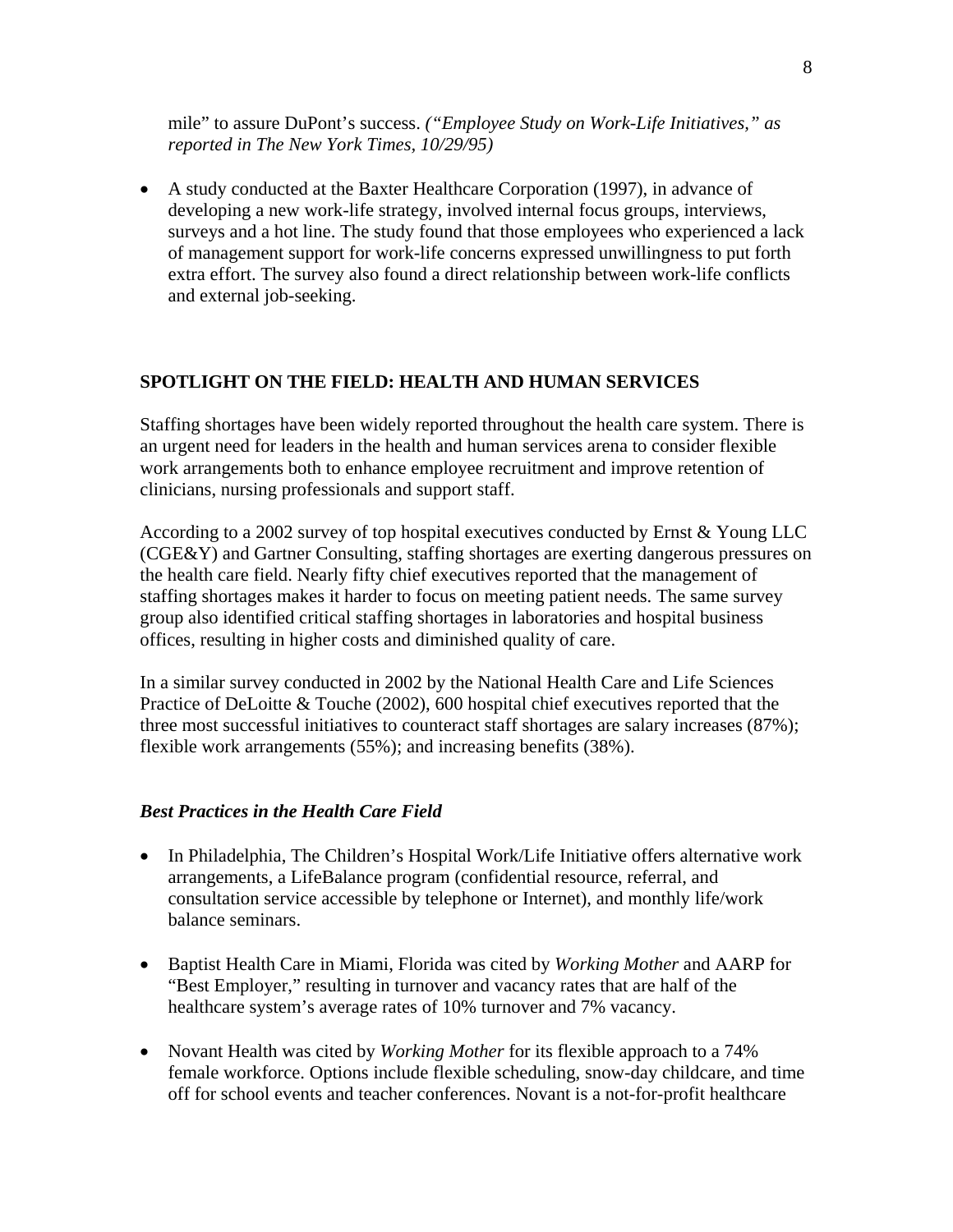system serving 3.4 million people in 32 counties in Virginia, North Carolina and South Carolina, consisting of seven hospitals, nursing homes, senior residential facilities, physician clinics, outpatient surgery and diagnostic clinics, rehabilitation programs and community health outreach programs.

• At JFK Medical Center in Atlantis, Florida, women comprise 78% of the workforce; 20% of all employees opt for compressed workweeks and another 20% have chosen job-sharing. At Northwestern Memorial Healthcare, in Chicago, Illinois, 66% of employees use flextime; of the 770 employees who work part-time, often in clinical or nursing positions, 90% are women.

# **IMPLEMENTING FLEX: THE ELEMENTS OF SUCCESS**

The research suggests that three critical elements contribute to the successful integration of flexibility initiatives in the workplace. These elements include 1) a workplace culture that supports flexibility and provides clear guidelines for its practice; 2) sufficient support and training for managers; and 3) an appropriate balance between the life patterns of the employee and the dynamic needs of the organization.

## **1) The role of workplace culture**

Studies have found that formal flexibility policies alone do not suffice as an indicator of flexibility. A more precise measure is the extent to which employees feel free to utilize such policies, whether formal or informal. The research literature concurs that an organization's informal culture is more important than formal policies in shaping employees' behavior.

In some cases, employees find that formal flexibility policies are discouraged in practice and may even have negative career effects. At the other end of the flexibility continuum, some supervisors permit more flexibility than is formally allowed and encourage employees to take time off unofficially, thus making flex invisible to higher-level managers**.** Even informal policies may not be enough to create "felt" flex. On a day-today basis, managers often express ambivalence about whether to promote flex policies. They worry about "everyone" wanting to schedule flexibly. This demonstrates that while formal flexibility policies are important, so is the perceived ability to use such policies and the importance of developing clear guidelines and parameters.<sup>1</sup>

#### **2) Managerial support and guidance**

 $\overline{a}$ 

Over the past three decades, Catalyst's research on flexibility has identified the barriers to integrating flexible work arrangements. One of the primary barriers is an outmoded

<sup>&</sup>lt;sup>1</sup> Eaton, Susan S. "If You Can Use Them: Flexibility Policies, Organizational Commitment and Perceived Productivity." John F. Kennedy School of Government, Harvard University, Faculty Research Working Papers Series, March 2001.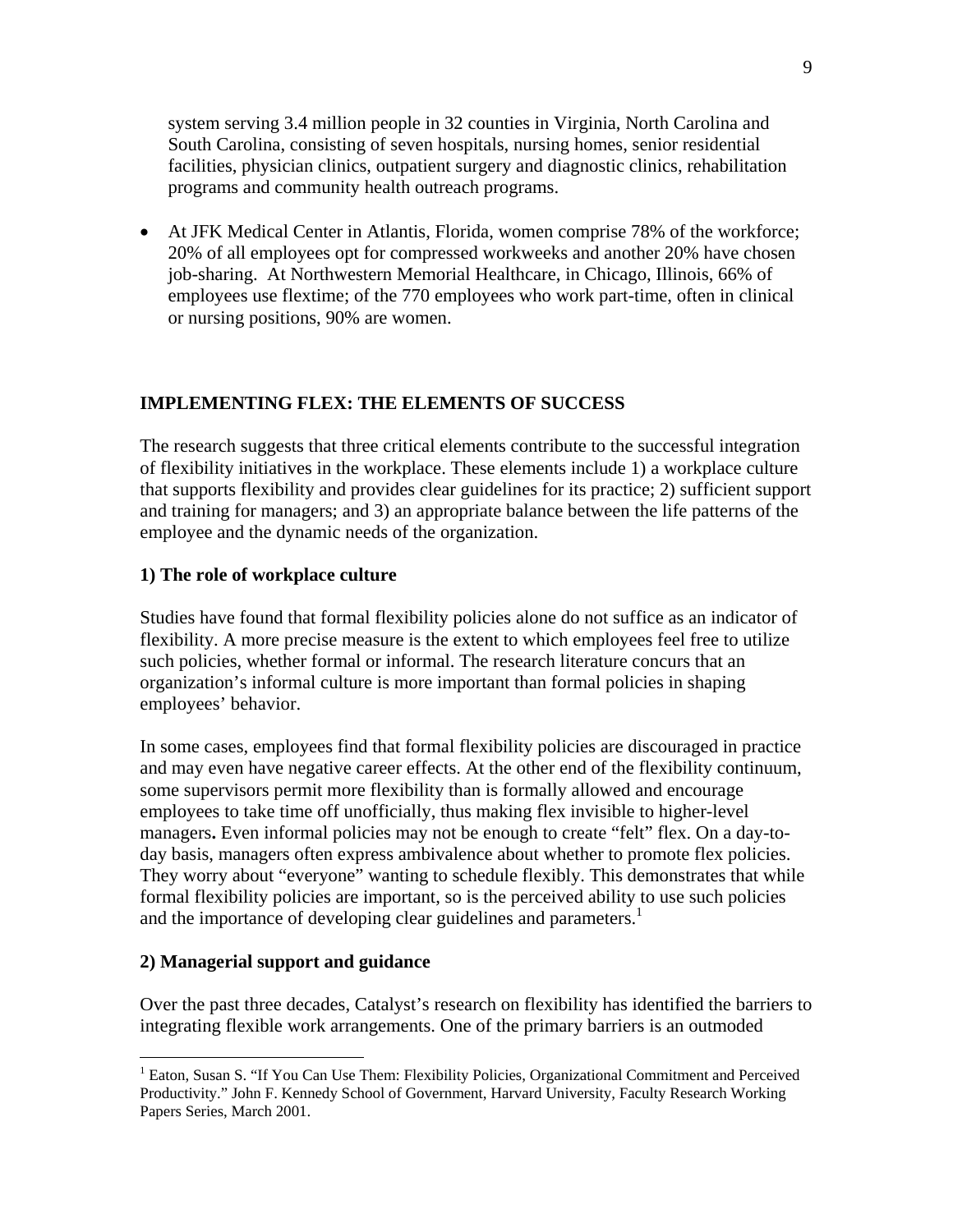approach to the structure of work, i.e., defining work by hours spent in the workplace, rewards for long hours, the lack of formal guidelines to demonstrate leadership commitment, and organizational myths about the availability, acceptability and career implications of alternative schedules. These barriers exist in varying degrees throughout large organizations, leading to inconsistency across departments, divisions and teams.

In a Catalyst survey (1997), managers expressed interest in learning the flex negotiation and approval process, coordinating alternative arrangements for work groups and teams, and redesigning work responsibilities. The degree of support, guidance, and appropriate tools has been correlated to managers' effectiveness in implementing alternative work  $arrangements.<sup>2</sup>$ 

## **3) Balancing employee needs and organizational needs**

An analysis of studies in the field showed that flexible work schedules had positive effects on employee productivity, job satisfaction, satisfaction with work schedule and employee absenteeism. Both flextime and compressed workweek schedules showed primarily positive and no negative effects on work-related criteria. These positive benefits are consistent with historical trends in favor of more alternative work schedules.

Researchers caution that, in reviewing flexibility proposals, human resource practitioners must analyze the work that needs to be done and the degree of interdependence between jobs. Jobs with high levels of autonomy and routine might be more conducive to such arrangements than jobs with high interdependencies and non-routine demands. Flexible arrangements for employees with highly interdependent jobs may require more managerial support.<sup>3</sup>

# **CONCLUSION**

 $\overline{a}$ 

Flexibility initiatives, implemented well, offer enormous potential for improved staff retention, enhanced productivity and increased job satisfaction. In terms of management and organizational development, the main benefit of flexibility is a fundamental shift from counting resources to measuring results. As one manager noted, in a recent Catalyst study, "The truth is, the part-time arrangements forced us to be a little more deliberate about how we ordered priorities and what we did. It has forced us to stop managing by spasm."

Flex is not about opening the floodgates and saying, "Yes" to all requests. Rather, the implementation of flexible work arrangements requires clear guidelines and parameters.

 $2 K$ ropf, Marcia Brumit, "Flexibility Initiatives: Current Approaches and Effective Strategies," Women in Management Review, 1999.

<sup>&</sup>lt;sup>3</sup> Baltes, Boris B., et al, "Flexible and Compressed Workweek Schedules: A Meta-Analysis of Their Effects on Work-Related Criteria," Journal of Applied Psychology, Vol. 84, No. 4, August 1999.